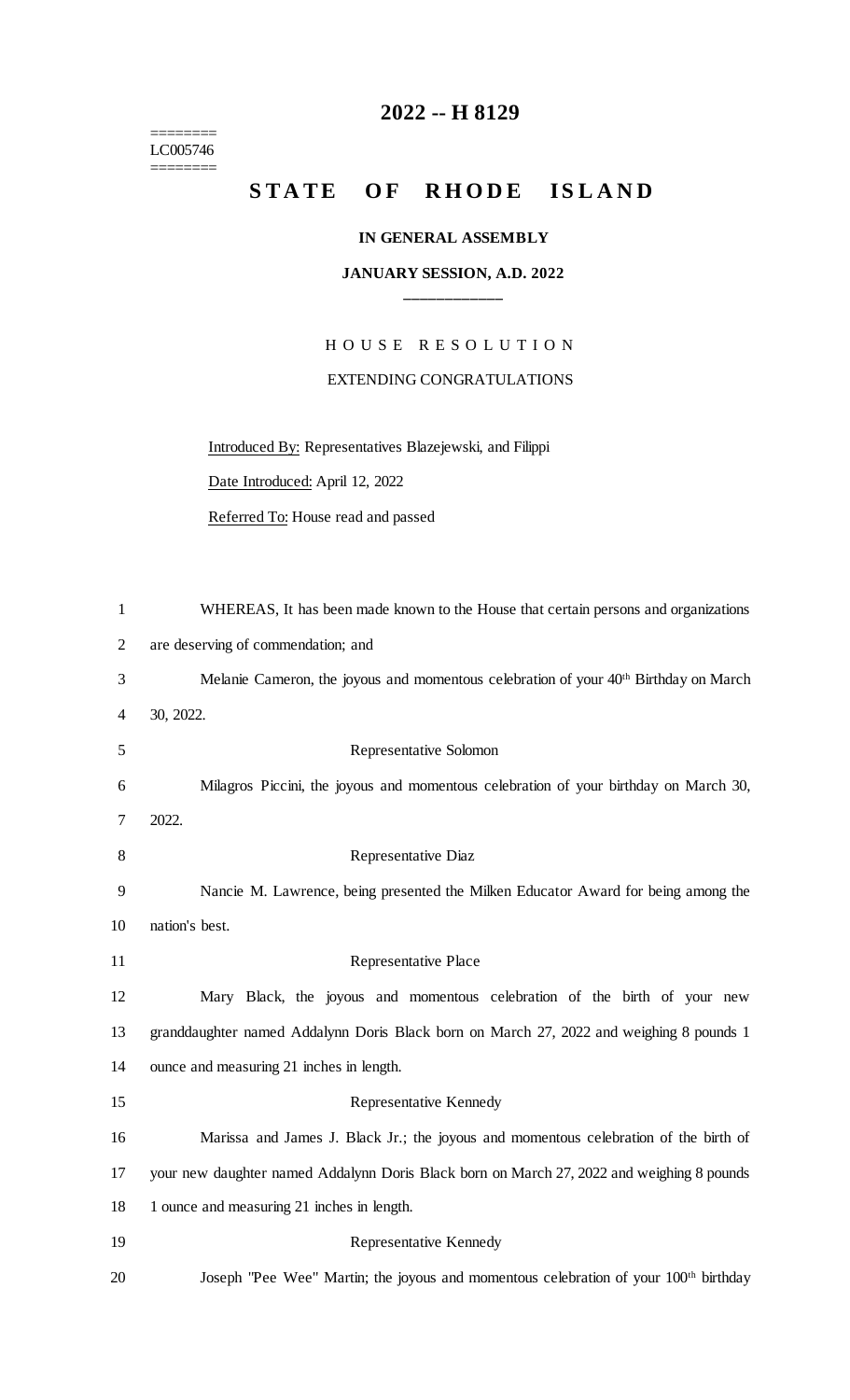| $\mathbf{1}$ | on February 13, 2022, and your patriotic and heroic service to the United States of America        |
|--------------|----------------------------------------------------------------------------------------------------|
| 2            | during World War II as a member of the United States Army.                                         |
| 3            | Representative Place                                                                               |
| 4            | Andrew Aldrich, Burrillville High School; the honor of being named the 2022 SkillsUSA              |
| 5            | Rhode Island Career and Technical Educator of the Year for encouraging participation and giving    |
| 6            | students opportunities for growth and excellence.                                                  |
| 7            | Representative Place                                                                               |
| 8            | Christian Anglace, Ricci Middle School, welcoming the Ricci Middle School 7th Grade                |
| 9            | Class to the Rhode Island State House and your participation in a mock session of the legislative  |
| 10           | process.                                                                                           |
| 11           | Representative O'Brien                                                                             |
| 12           | Esli Batres Orellana, Ricci Middle School, welcoming the Ricci Middle School 7 <sup>th</sup> Grade |
| 13           | Class to the Rhode Island State House and your participation in a mock session of the legislative  |
| 14           | process.                                                                                           |
| 15           | Representative O'Brien                                                                             |
| 16           | Lochlan Burke, Ricci Middle School, welcoming the Ricci Middle School 7th Grade                    |
| 17           | Class to the Rhode Island State House and your participation in a mock session of the legislative  |
| 18           | process.                                                                                           |
| 19           | Representative O'Brien                                                                             |
| 20           | Johnason Cardoso, Ricci Middle School, welcoming the Ricci Middle School 7th Grade                 |
| 21           | Class to the Rhode Island State House and your participation in a mock session of the legislative  |
| 22           | process.                                                                                           |
| 23           | Representative O'Brien                                                                             |
| 24           | Aaron Chellel, Ricci Middle School, welcoming the Ricci Middle School 7 <sup>th</sup> Grade Class  |
| 25           | to the Rhode Island State House and your participation in a mock session of the legislative        |
| 26           | process.                                                                                           |
| 27           | Representative O'Brien                                                                             |
| 28           | Adriana Chevalier, Ricci Middle School, welcoming the Ricci Middle School 7 <sup>th</sup> Grade    |
| 29           | Class to the Rhode Island State House and your participation in a mock session of the legislative  |
| 30           | process.                                                                                           |
| 31           | Representative O'Brien                                                                             |
| 32           | Schnaika Cyrius, Ricci Middle School, welcoming the Ricci Middle School 7 <sup>th</sup> Grade      |
| 33           | Class to the Rhode Island State House and your participation in a mock session of the legislative  |
| 34           | process.                                                                                           |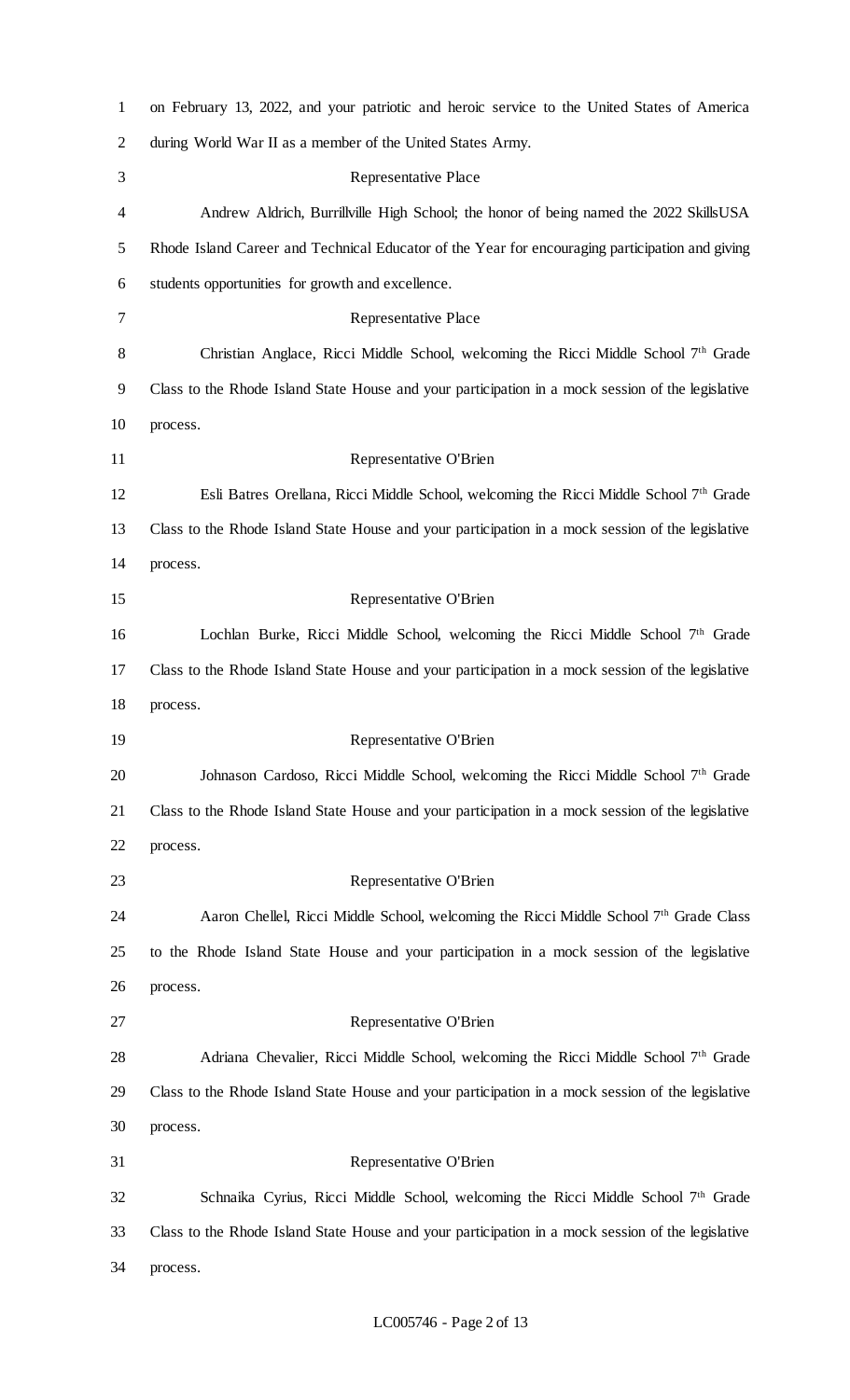| $\mathbf{1}$   | Representative O'Brien                                                                            |
|----------------|---------------------------------------------------------------------------------------------------|
| $\overline{2}$ | Anderson De La Cruz, Ricci Middle School, welcoming the Ricci Middle School 7 <sup>th</sup>       |
| $\mathfrak{Z}$ | Grade Class to the Rhode Island State House and your participation in a mock session of the       |
| 4              | legislative process.                                                                              |
| $\mathfrak{S}$ | Representative O'Brien                                                                            |
| 6              | Victor DePalma, Ricci Middle School, welcoming the Ricci Middle School 7th Grade                  |
| $\tau$         | Class to the Rhode Island State House and your participation in a mock session of the legislative |
| $8\,$          | process.                                                                                          |
| 9              | Representative O'Brien                                                                            |
| 10             | Jonathan Fillmore, Ricci Middle School, welcoming the Ricci Middle School 7 <sup>th</sup> Grade   |
| 11             | Class to the Rhode Island State House and your participation in a mock session of the legislative |
| 12             | process.                                                                                          |
| 13             | Representative O'Brien                                                                            |
| 14             | Noah Gomes, Ricci Middle School, welcoming the Ricci Middle School 7 <sup>th</sup> Grade Class    |
| 15             | to the Rhode Island State House and your participation in a mock session of the legislative       |
| 16             | process.                                                                                          |
| 17             | Representative O'Brien                                                                            |
| 18             | Averian Goncalves, Ricci Middle School, welcoming the Ricci Middle School 7th Grade               |
| 19             | Class to the Rhode Island State House and your participation in a mock session of the legislative |
| 20             | process.                                                                                          |
| 21             | Representative O'Brien                                                                            |
| 22             | Griffin Iacobucci, Ricci Middle School, welcoming the Ricci Middle School 7 <sup>th</sup> Grade   |
| 23             | Class to the Rhode Island State House and your participation in a mock session of the legislative |
| 24             | process.                                                                                          |
| 25             | Representative O'Brien                                                                            |
| 26             | Ryhana Jesus, Ricci Middle School, welcoming the Ricci Middle School 7th Grade Class              |
| 27             | to the Rhode Island State House and your participation in a mock session of the legislative       |
| 28             | process.                                                                                          |
| 29             | Representative O'Brien                                                                            |
| 30             | Khalil Johnson, Ricci Middle School, welcoming the Ricci Middle School 7 <sup>th</sup> Grade      |
| 31             | Class to the Rhode Island State House and your participation in a mock session of the legislative |
| 32             | process.                                                                                          |
| 33             | Representative O'Brien                                                                            |
| 34             | Ghislaine Journal, Ricci Middle School, welcoming the Ricci Middle School 7 <sup>th</sup> Grade   |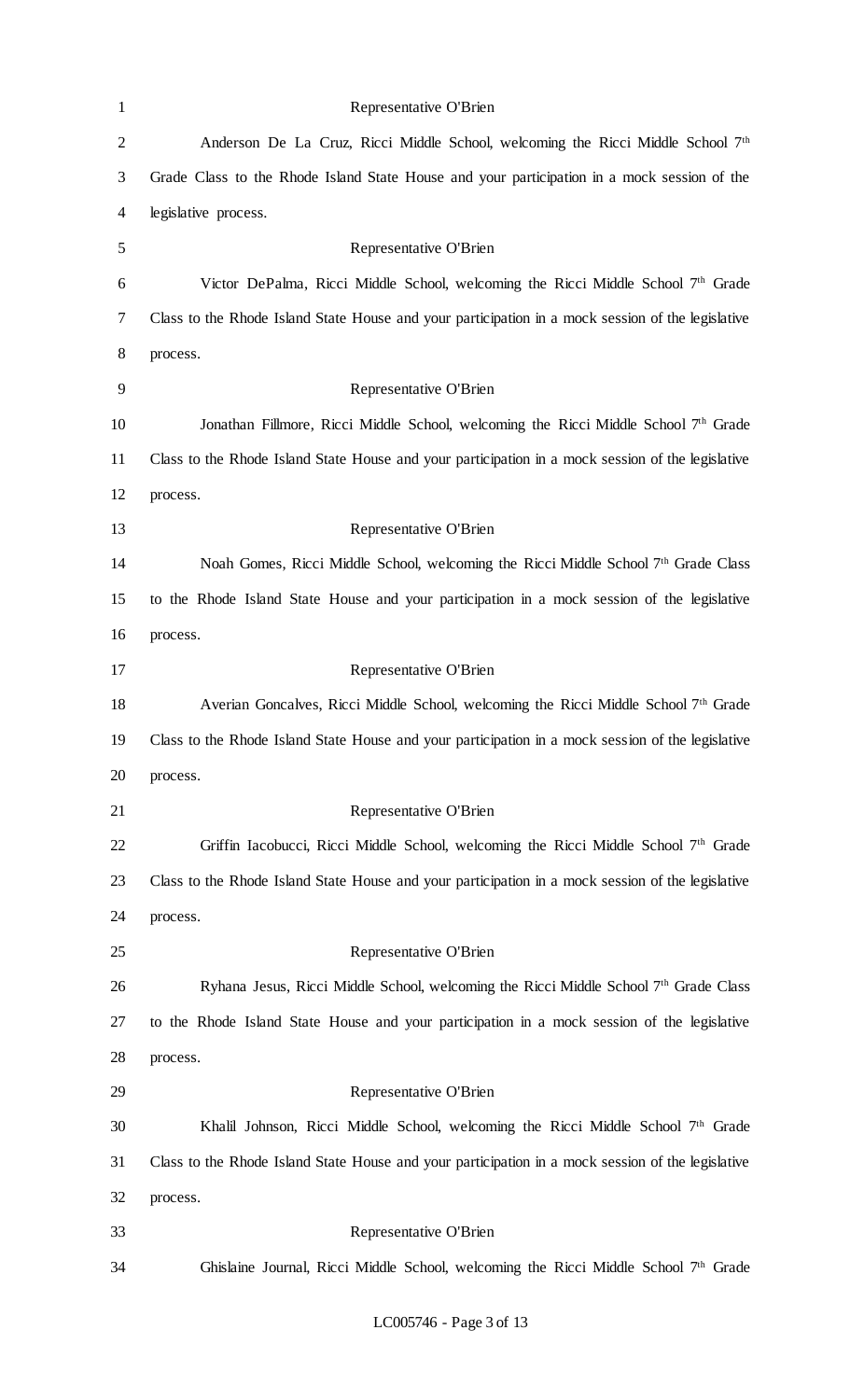| $\mathbf{1}$   | Class to the Rhode Island State House and your participation in a mock session of the legislative |
|----------------|---------------------------------------------------------------------------------------------------|
| $\overline{2}$ | process.                                                                                          |
| 3              | Representative O'Brien                                                                            |
| 4              | Berken Konak, Ricci Middle School, welcoming the Ricci Middle School 7th Grade Class              |
| 5              | to the Rhode Island State House and your participation in a mock session of the legislative       |
| 6              | process.                                                                                          |
| 7              | Representative O'Brien                                                                            |
| 8              | Ruken Konak, Ricci Middle School, welcoming the Ricci Middle School 7 <sup>th</sup> Grade Class   |
| 9              | to the Rhode Island State House and your participation in a mock session of the legislative       |
| 10             | process.                                                                                          |
| 11             | Representative O'Brien                                                                            |
| 12             | Kristianna Lesiuk, Ricci Middle School, welcoming the Ricci Middle School 7th Grade               |
| 13             | Class to the Rhode Island State House and your participation in a mock session of the legislative |
| 14             | process.                                                                                          |
| 15             | Representative O'Brien                                                                            |
| 16             | Ali Martel, Ricci Middle School, welcoming the Ricci Middle School 7 <sup>th</sup> Grade Class to |
| 17             | the Rhode Island State House and your participation in a mock session of the legislative process. |
| 18             | Representative O'Brien                                                                            |
| 19             | Lea Martel, Ricci Middle School, welcoming the Ricci Middle School 7 <sup>th</sup> Grade Class to |
| 20             | the Rhode Island State House and your participation in a mock session of the legislative process. |
| 21             | Representative O'Brien                                                                            |
| 22             | Angelina Martinez, Ricci Middle School, welcoming the Ricci Middle School 7 <sup>th</sup> Grade   |
| 23             | Class to the Rhode Island State House and your participation in a mock session of the legislative |
| 24             | process.                                                                                          |
| 25             | Representative O'Brien                                                                            |
| 26             | Kethia Masupa, Ricci Middle School, welcoming the Ricci Middle School 7 <sup>th</sup> Grade       |
| 27             | Class to the Rhode Island State House and your participation in a mock session of the legislative |
| 28             | process.                                                                                          |
| 29             | Representative O'Brien                                                                            |
| 30             | Yazmin Melgar, Ricci Middle School, welcoming the Ricci Middle School 7 <sup>th</sup> Grade       |
| 31             | Class to the Rhode Island State House and your participation in a mock session of the legislative |
| 32             | process.                                                                                          |
| 33             | Representative O'Brien                                                                            |
| 34             | Angelo Nunez, Ricci Middle School, welcoming the Ricci Middle School 7 <sup>th</sup> Grade Class  |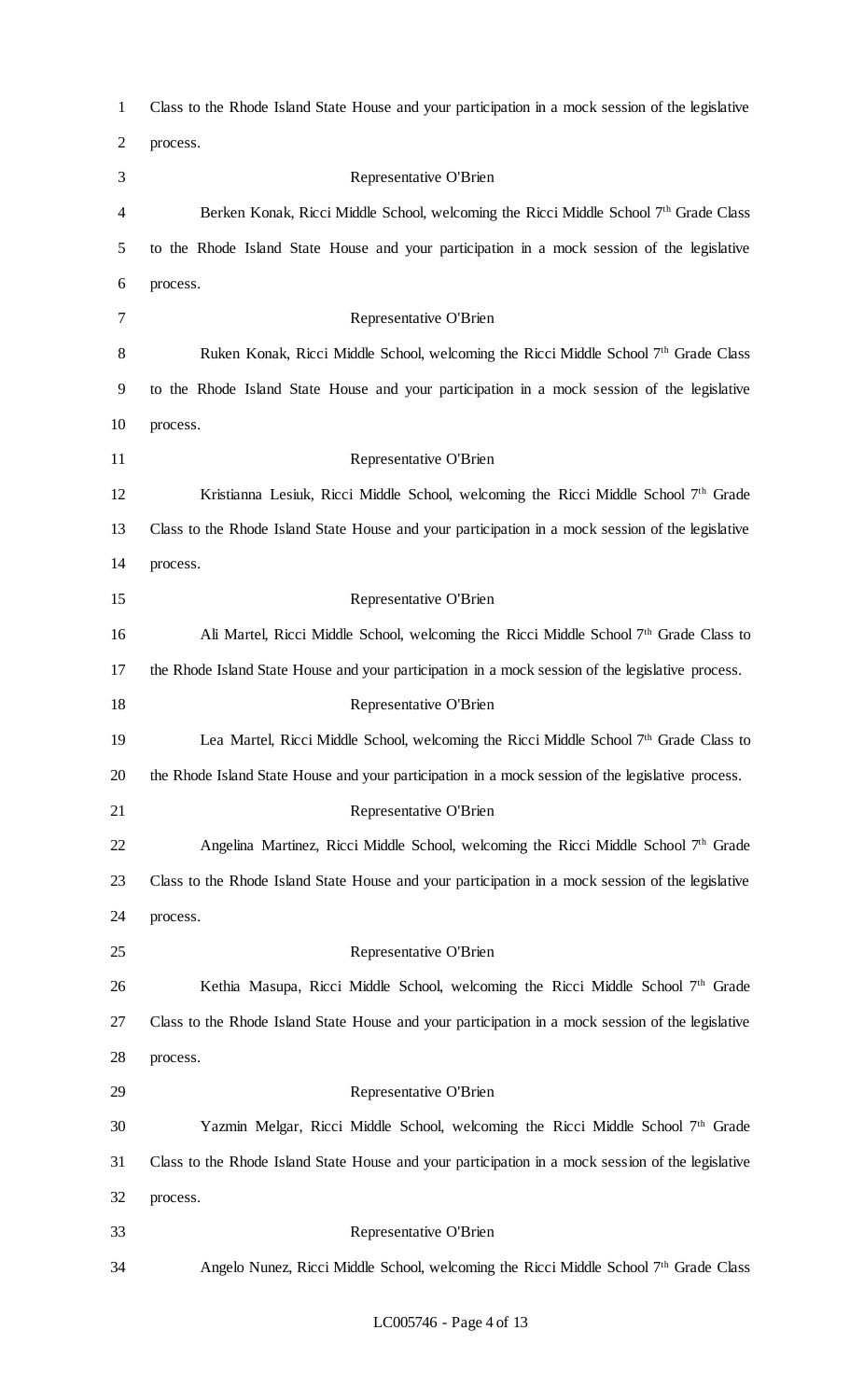| $\mathbf{1}$   | to the Rhode Island State House and your participation in a mock session of the legislative       |
|----------------|---------------------------------------------------------------------------------------------------|
| $\overline{2}$ | process.                                                                                          |
| 3              | Representative O'Brien                                                                            |
| 4              | Avril Nunez Soriano, Ricci Middle School, welcoming the Ricci Middle School 7 <sup>th</sup> Grade |
| 5              | Class to the Rhode Island State House and your participation in a mock session of the legislative |
| 6              | process.                                                                                          |
| 7              | Representative O'Brien                                                                            |
| 8              | Lorin Orhan, Ricci Middle School, welcoming the Ricci Middle School 7th Grade Class               |
| 9              | to the Rhode Island State House and your participation in a mock session of the legislative       |
| 10             | process.                                                                                          |
| 11             | Representative O'Brien                                                                            |
| 12             | Janessa Ortiz, Ricci Middle School, welcoming the Ricci Middle School $7th$ Grade Class           |
| 13             | to the Rhode Island State House and your participation in a mock session of the legislative       |
| 14             | process.                                                                                          |
| 15             | Representative O'Brien                                                                            |
| 16             | Anthony Passarello, Ricci Middle School, welcoming the Ricci Middle School 7 <sup>th</sup> Grade  |
| 17             | Class to the Rhode Island State House and your participation in a mock session of the legislative |
| 18             | process.                                                                                          |
| 19             | Representative O'Brien                                                                            |
| 20             | Samuel Perez, Ricci Middle School, welcoming the Ricci Middle School 7 <sup>th</sup> Grade Class  |
| 21             | to the Rhode Island State House and your participation in a mock session of the legislative       |
| 22             | process.                                                                                          |
| 23             | Representative O'Brien                                                                            |
| 24             | Michael Persaud, Ricci Middle School, welcoming the Ricci Middle School 7 <sup>th</sup> Grade     |
| 25             | Class to the Rhode Island State House and your participation in a mock session of the legislative |
| 26             | process.                                                                                          |
| 27             | Representative O'Brien                                                                            |
| 28             | Ethan Pestana, Ricci Middle School, welcoming the Ricci Middle School 7 <sup>th</sup> Grade Class |
| 29             | to the Rhode Island State House and your participation in a mock session of the legislative       |
| 30             | process.                                                                                          |
| 31             | Representative O'Brien                                                                            |
| 32             | Ash Prichard, Ricci Middle School, welcoming the Ricci Middle School 7th Grade Class              |
| 33             | to the Rhode Island State House and your participation in a mock session of the legislative       |
| 34             | process.                                                                                          |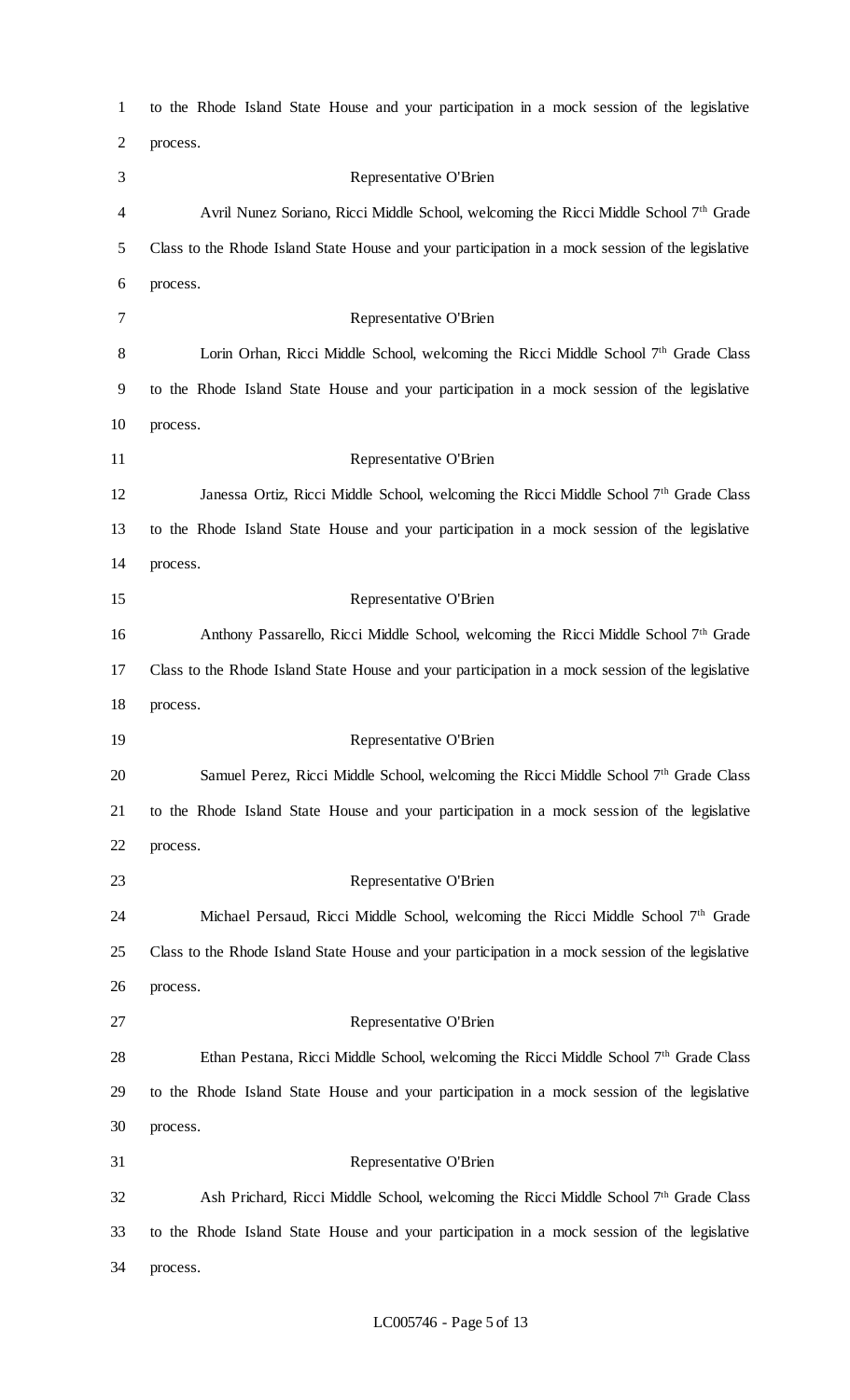| $\mathbf{1}$   | Representative O'Brien                                                                            |
|----------------|---------------------------------------------------------------------------------------------------|
| $\overline{2}$ | Wilbert Prince Cepeda, Ricci Middle School, welcoming the Ricci Middle School 7 <sup>th</sup>     |
| 3              | Grade Class to the Rhode Island State House and your participation in a mock session of the       |
| 4              | legislative process.                                                                              |
| 5              | Representative O'Brien                                                                            |
| 6              | Alexa Ragano, Ricci Middle School, welcoming the Ricci Middle School $7th$ Grade Class            |
| 7              | to the Rhode Island State House and your participation in a mock session of the legislative       |
| 8              | process.                                                                                          |
| 9              | Representative O'Brien                                                                            |
| 10             | Molly Reis, Ricci Middle School, welcoming the Ricci Middle School 7 <sup>th</sup> Grade Class to |
| 11             | the Rhode Island State House and your participation in a mock session of the legislative process. |
| 12             | Representative O'Brien                                                                            |
| 13             | Luisa Rodrigues Duarte, Ricci Middle School, welcoming the Ricci Middle School 7 <sup>th</sup>    |
| 14             | Grade Class to the Rhode Island State House and your participation in a mock session of the       |
| 15             | legislative process.                                                                              |
| 16             | Representative O'Brien                                                                            |
| 17             | Kali Rodriguez, Ricci Middle School, welcoming the Ricci Middle School 7th Grade                  |
| 18             | Class to the Rhode Island State House and your participation in a mock session of the legislative |
| 19             | process.                                                                                          |
| 20             | Representative O'Brien                                                                            |
| 21             | Alenna Romanick, Ricci Middle School, welcoming the Ricci Middle School 7th Grade                 |
| 22             | Class to the Rhode Island State House and your participation in a mock session of the legislative |
| 23             | process.                                                                                          |
| 24             | Representative O'Brien                                                                            |
| 25             | Sophia Ruiz Sysaketh, Ricci Middle School, welcoming the Ricci Middle School 7 <sup>th</sup>      |
| 26             | Grade Class to the Rhode Island State House and your participation in a mock session of the       |
| 27             | legislative process.                                                                              |
| 28             | Representative O'Brien                                                                            |
| 29             | Marley Thorp, Ricci Middle School, welcoming the Ricci Middle School $7th$ Grade Class            |
| 30             | to the Rhode Island State House and your participation in a mock session of the legislative       |
| 31             | process.                                                                                          |
| 32             | Representative O'Brien                                                                            |
| 33             | Somarie Torres Morales, Ricci Middle School, welcoming the Ricci Middle School 7 <sup>th</sup>    |
| 34             | Grade Class to the Rhode Island State House and your participation in a mock session of the       |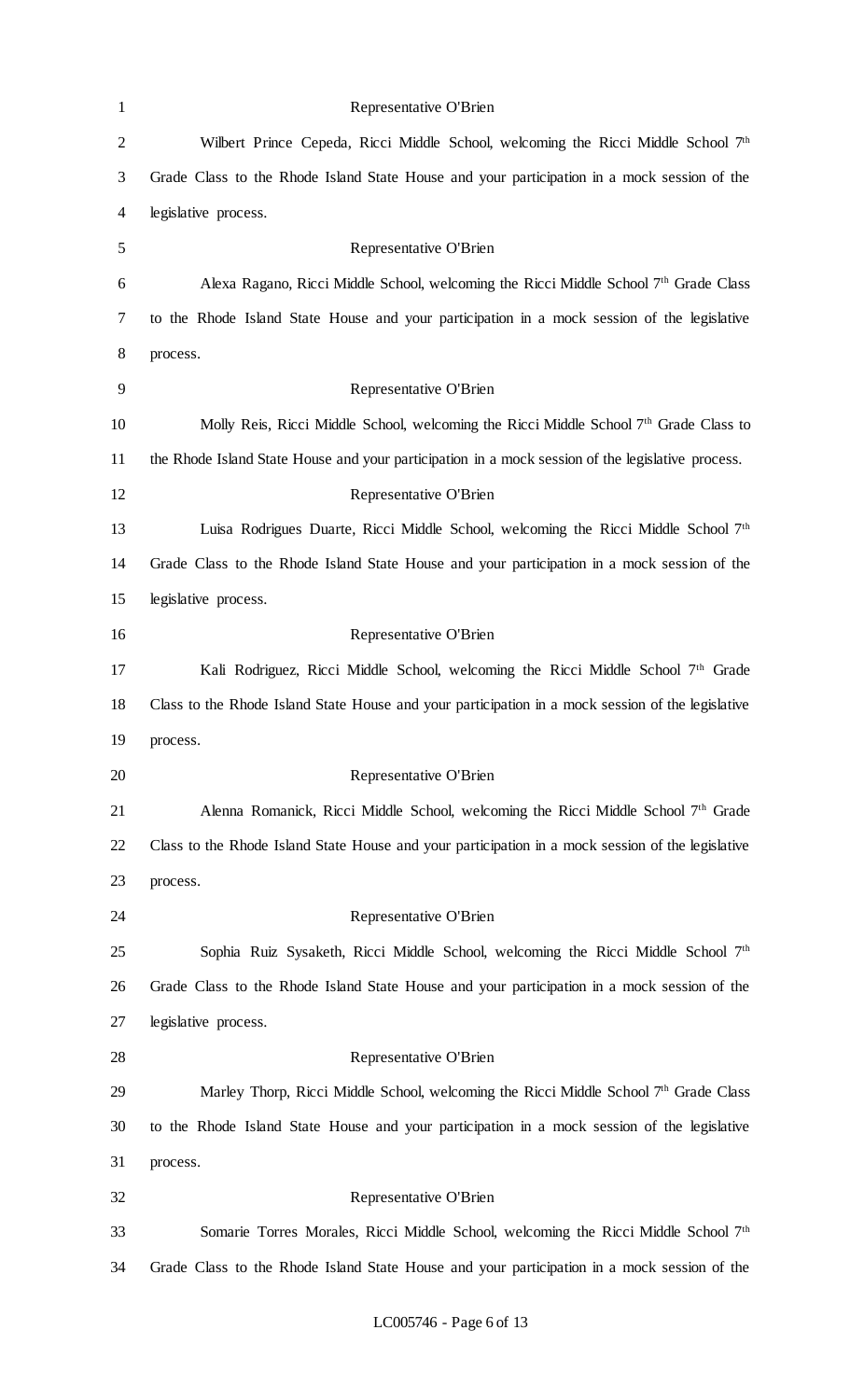| $\mathbf{1}$   | legislative process.                                                                              |
|----------------|---------------------------------------------------------------------------------------------------|
| $\overline{2}$ | Representative O'Brien                                                                            |
| 3              | Kevin Varella, Ricci Middle School, welcoming the Ricci Middle School 7th Grade Class             |
| 4              | to the Rhode Island State House and your participation in a mock session of the legislative       |
| 5              | process.                                                                                          |
| 6              | Representative O'Brien                                                                            |
| 7              | Marcus Ward, Ricci Middle School, welcoming the Ricci Middle School $7th$ Grade Class             |
| 8              | to the Rhode Island State House and your participation in a mock session of the legislative       |
| 9              | process.                                                                                          |
| 10             | Representative O'Brien                                                                            |
| 11             | Zachary Webley, Ricci Middle School, welcoming the Ricci Middle School 7th Grade                  |
| 12             | Class to the Rhode Island State House and your participation in a mock session of the legislative |
| 13             | process.                                                                                          |
| 14             | Representative O'Brien                                                                            |
| 15             | Keandra Zigbuo, Ricci Middle School, welcoming the Ricci Middle School 7 <sup>th</sup> Grade      |
| 16             | Class to the Rhode Island State House and your participation in a mock session of the legislative |
| 17             | process.                                                                                          |
| 18             | Representative O'Brien                                                                            |
| 19             | Rhode Island Department of Disabled American Veterans; the 87 <sup>th</sup> Annual Disabled       |
| 20             | American Veterans Statewide Convention on April 1, 2022 and recognizing your commitment to        |
| 21             | empower veterans to lead high-quality lives with dignity and the respect they so deserve.         |
| 22             | Speaker Shekarchi and Representatives Bennet, McNamara,                                           |
| 23             | Shanley, Solomon Jr., Vella-Wilkinson                                                             |
| 24             | Ralph M. Abruzzese, the joyous and momentous occasion of your Birthday on April 4,                |
| 25             | 2022.                                                                                             |
| 26             | Representative Kennedy                                                                            |
| 27             | Kathleen M. Anderson, the joyous and momentous occasion of your Birthday on April                 |
| 28             | 19, 2022.                                                                                         |
| 29             | Representative Kennedy                                                                            |
| 30             | William D. Beaudreau, the joyous and momentous occasion of your Birthday on April 1,              |
| 31             | 2022.                                                                                             |
| 32             | Representative Kennedy                                                                            |
| 33             | Michael J. Benoit, the joyous and momentous occasion of your Birthday on April 20,                |
| 34             | 2022.                                                                                             |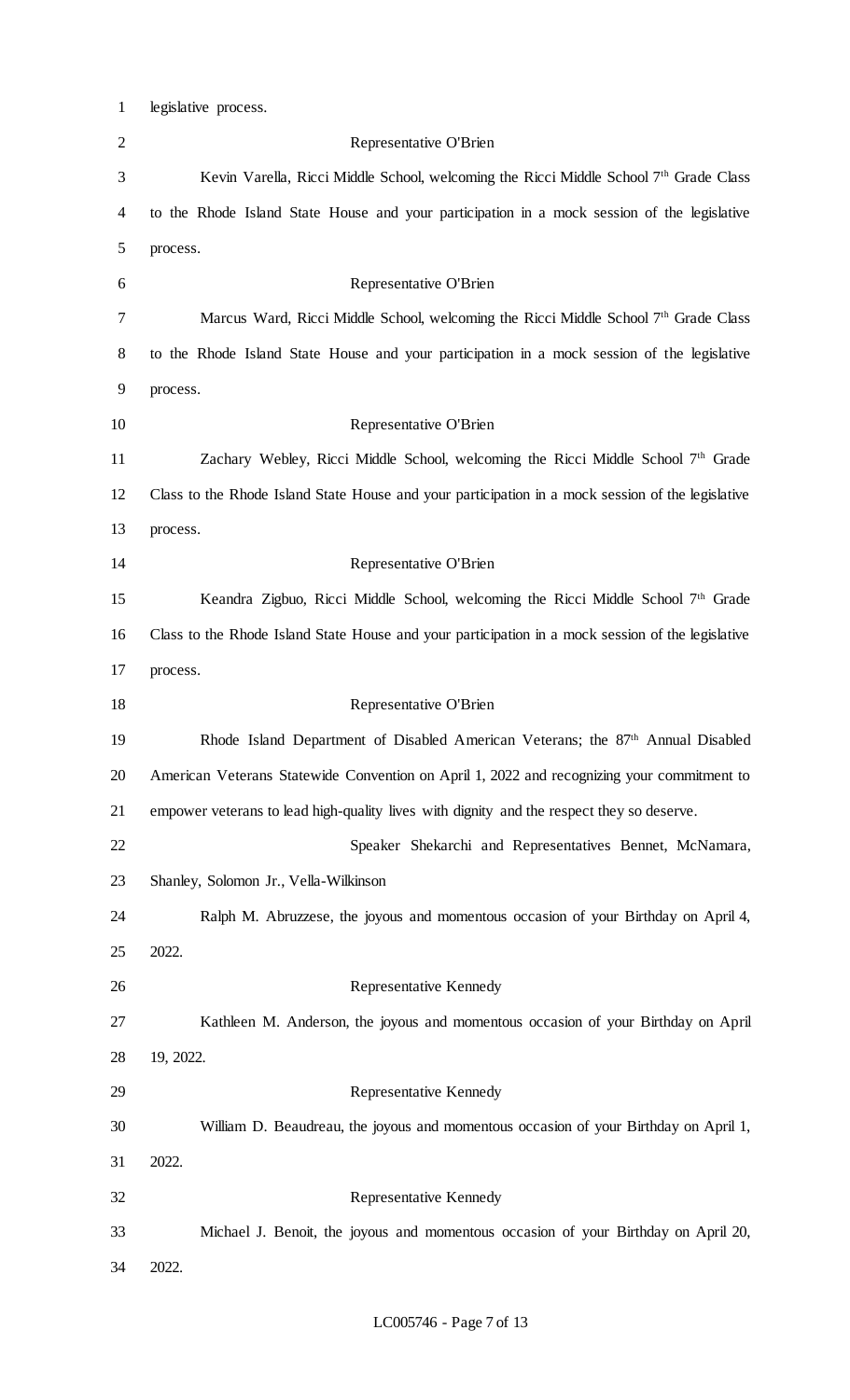| $\mathbf{1}$   |           | Representative Kennedy                                                                  |
|----------------|-----------|-----------------------------------------------------------------------------------------|
| $\overline{2}$ |           | Donna Jean Brown, the joyous and momentous occasion of your Birthday on April 26,       |
| 3              | 2022.     |                                                                                         |
| 4              |           | Representative Kennedy                                                                  |
| 5              |           | Richard J. Call, the joyous and momentous occasion of your Birthday on April 11, 2022.  |
| 6              |           | Representative Kennedy                                                                  |
| 7              |           | Carlton M. Carvalho Jr., the joyous and momentous occasion of your Birthday on April    |
| 8              | 19, 2022. |                                                                                         |
| 9              |           | Representative Kennedy                                                                  |
| 10             |           | Ben J. Edwards Jr., the joyous and momentous occasion of your Birthday on April 7,      |
| 11             | 2022.     |                                                                                         |
| 12             |           | Representative Kennedy                                                                  |
| 13             |           | Cindie L. Gagnon, the joyous and momentous occasion of your Birthday on April 17,       |
| 14             | 2022.     |                                                                                         |
| 15             |           | Representative Kennedy                                                                  |
| 16             |           | Ernest Gears Jr., the joyous and momentous occasion of your Birthday on April 19, 2022. |
| 17             |           | Representative Kennedy                                                                  |
| 18             |           | Judith Allison Gray, the joyous and momentous occasion of your Birthday on April 1,     |
| 19             | 2022.     |                                                                                         |
| 20             |           | <b>Representative Kennedy</b>                                                           |
| 21             |           | Barry J. Lee, the joyous and momentous occasion of your Birthday on April 20, 2022.     |
| 22             |           | Representative Kennedy                                                                  |
| 23             |           | Mark F. Lefoley, the joyous and momentous occasion of your Birthday on April 22,        |
| 24             | 2022.     |                                                                                         |
| 25             |           | Representative Kennedy                                                                  |
| 26             |           | Diane L. Lonergan, the joyous and momentous occasion of your Birthday on April 17,      |
| 27             | 2022.     |                                                                                         |
| 28             |           | Representative Kennedy                                                                  |
| 29             |           | Raymond F. Page Jr., the joyous and momentous occasion of your Birthday on April 13,    |
| 30             | 2022.     |                                                                                         |
| 31             |           | Representative Kennedy                                                                  |
| 32             |           | Terri L. Plumley, the joyous and momentous occasion of your Birthday on April 21,       |
| 33             | 2022.     |                                                                                         |
| 34             |           | Representative Kennedy                                                                  |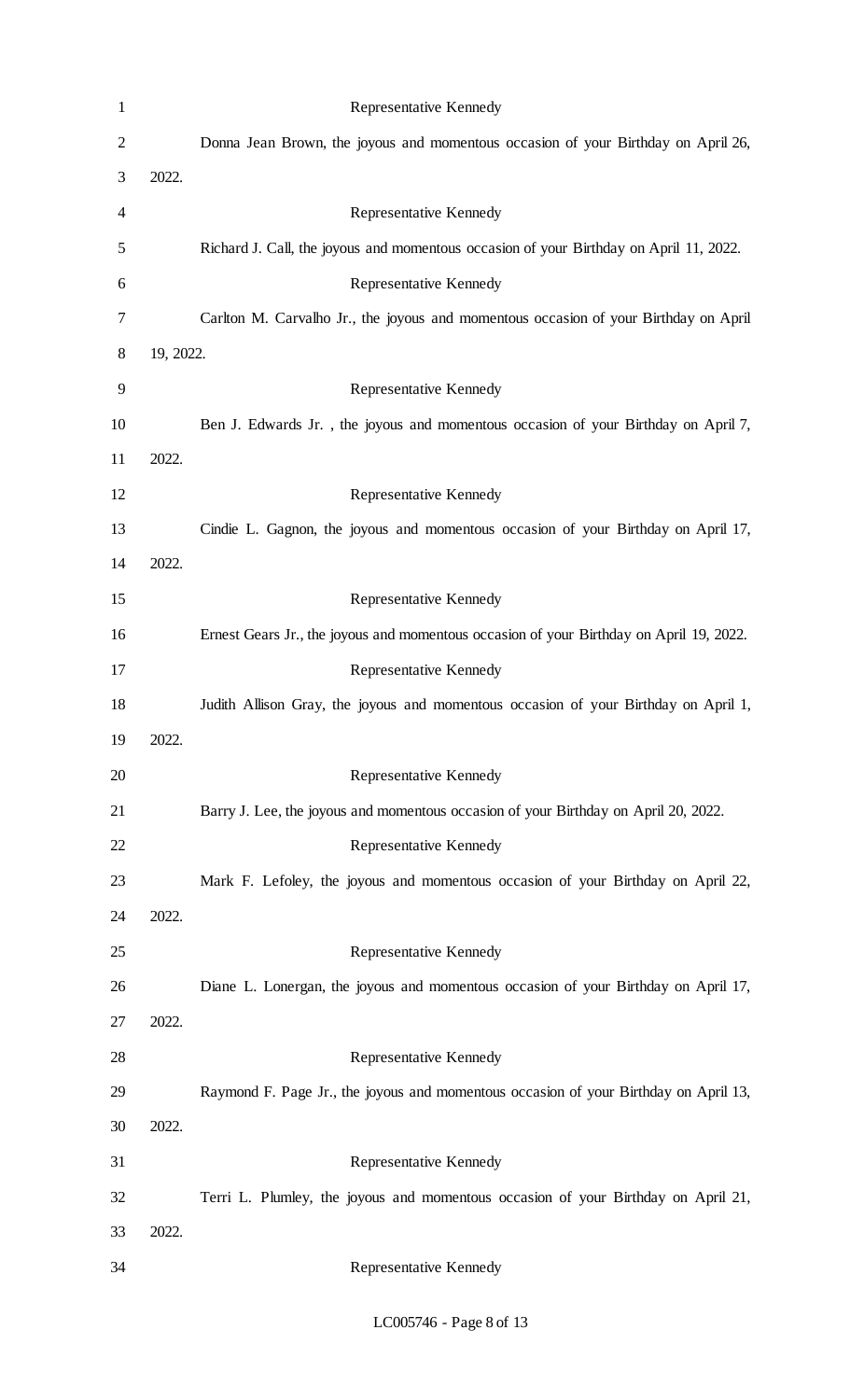| $\mathbf{1}$   |       | Amber R. Preston, the joyous and momentous occasion of your Birthday on April 10,      |
|----------------|-------|----------------------------------------------------------------------------------------|
| $\overline{2}$ | 2022. |                                                                                        |
| 3              |       | Representative Kennedy                                                                 |
| 4              |       | James R. Prince, the joyous and momentous occasion of your Birthday on April 22, 2022. |
| 5              |       | Representative Kennedy                                                                 |
| 6              |       | David Herbert Stephenson, the joyous and momentous occasion of your Birthday on        |
| 7              |       | April 12, 2022.                                                                        |
| 8              |       | Representative Kennedy                                                                 |
| 9              |       | Kathleen S. Theiss, the joyous and momentous occasion of your Birthday on April 26,    |
| 10             | 2022. |                                                                                        |
| 11             |       | Representative Kennedy                                                                 |
| 12             |       | Juan Cheng, the joyous and momentous occasion of your Birthday on April 16, 2022.      |
| 13             |       | Representative Kennedy                                                                 |
| 14             |       | Paul B. Clark, the joyous and momentous occasion of your Birthday on April 2, 2022.    |
| 15             |       | Representative Kennedy                                                                 |
| 16             |       | Thomas Costic, the joyous and momentous occasion of your Birthday on April 13, 2022.   |
| 17             |       | Representative Kennedy                                                                 |
| 18             |       | Elizabeth M. Dalton, the joyous and momentous occasion of your Birthday on April 9,    |
| 19             | 2022. |                                                                                        |
| 20             |       | Representative Kennedy                                                                 |
| 21             |       | Kathleen M. Fallow, the joyous and momentous occasion of your Birthday on April 1,     |
| 22             | 2022. |                                                                                        |
| 23             |       | Representative Kennedy                                                                 |
| 24             |       | Karen E. Frade, the joyous and momentous occasion of your Birthday on April 25, 2022.  |
| 25             |       | Representative Kennedy                                                                 |
| 26             |       | Alan J. Griffin, the joyous and momentous occasion of your Birthday on April 2, 2022.  |
| 27             |       | Representative Kennedy                                                                 |
| 28             |       | Joseph M. Grills, the joyous and momentous occasion of your Birthday on April 17,      |
| 29             | 2022. |                                                                                        |
| 30             |       | Representative Kennedy                                                                 |
| 31             |       | Joyce P. Jones, the joyous and momentous occasion of your Birthday on April 15, 2022.  |
| 32             |       | Representative Kennedy                                                                 |
| 33             |       | Lawrence E. West, the joyous and momentous occasion of your Birthday on April 4,       |
| 34             | 2022. |                                                                                        |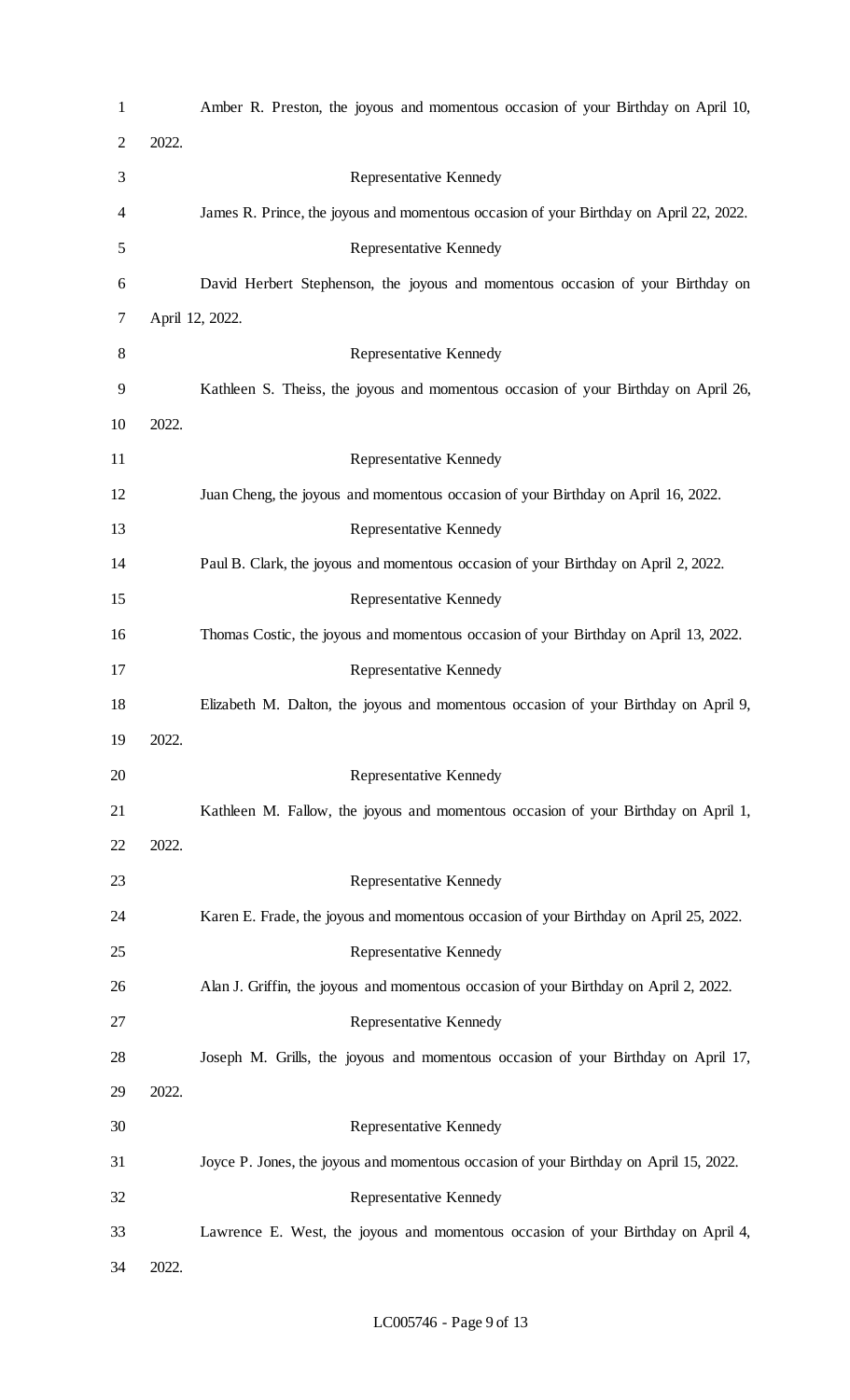| $\mathbf{1}$   |           | Representative Kennedy                                                                 |
|----------------|-----------|----------------------------------------------------------------------------------------|
| $\overline{2}$ |           | Lois G. Beauchain, the joyous and momentous occasion of your Birthday on April 17,     |
| 3              | 2022.     |                                                                                        |
| 4              |           | Representative Kennedy                                                                 |
| 5              |           | Paul H. Boisvert, the joyous and momentous occasion of your Birthday on April 1, 2022. |
| 6              |           | Representative Kennedy                                                                 |
| 7              |           | Harvey Todd Buford, the joyous and momentous occasion of your Birthday on April 29,    |
| 8              | 2022.     |                                                                                        |
| 9              |           | Representative Kennedy                                                                 |
| 10             |           | Linda M. Cavanaugh, the joyous and momentous occasion of your Birthday on April 7,     |
| 11             | 2022.     |                                                                                        |
| 12             |           | Representative Kennedy                                                                 |
| 13             |           | Joan W. Farnum, the joyous and momentous occasion of your Birthday on April 12,        |
| 14             | 2022.     |                                                                                        |
| 15             |           | Representative Kennedy                                                                 |
| 16             |           | Antonio E. Gooding, the joyous and momentous occasion of your Birthday on April 13,    |
| 17             | 2022.     |                                                                                        |
| 18             |           | Representative Kennedy                                                                 |
| 19             |           | Marylee R. Goodwin, the joyous and momentous occasion of your Birthday on April 6,     |
| 20             | 2022.     |                                                                                        |
| 21             |           | Representative Kennedy                                                                 |
| 22             |           | Iris A. Lackey, the joyous and momentous occasion of your Birthday on April 2, 2022.   |
| 23             |           | Representative Kennedy                                                                 |
| 24             |           | Ilene E. MacNeil, the joyous and momentous occasion of your Birthday on April 6, 2022. |
| 25             |           | Representative Kennedy                                                                 |
| 26             |           | Sheryl Ann McCumiskey, the joyous and momentous occasion of your Birthday on April     |
| 27             | 11, 2022. |                                                                                        |
| 28             |           | Representative Kennedy                                                                 |
| 29             |           | Barry C. Musto, the joyous and momentous occasion of your Birthday on April 16, 2022.  |
| 30             |           | Representative Kennedy                                                                 |
| 31             |           | Gloria M. Rhodes, the joyous and momentous occasion of your Birthday on April 19,      |
| 32             | 2022.     |                                                                                        |
| 33             |           | Representative Kennedy                                                                 |
| 34             |           | Maria H. Schilke, the joyous and momentous occasion of your Birthday on April 10,      |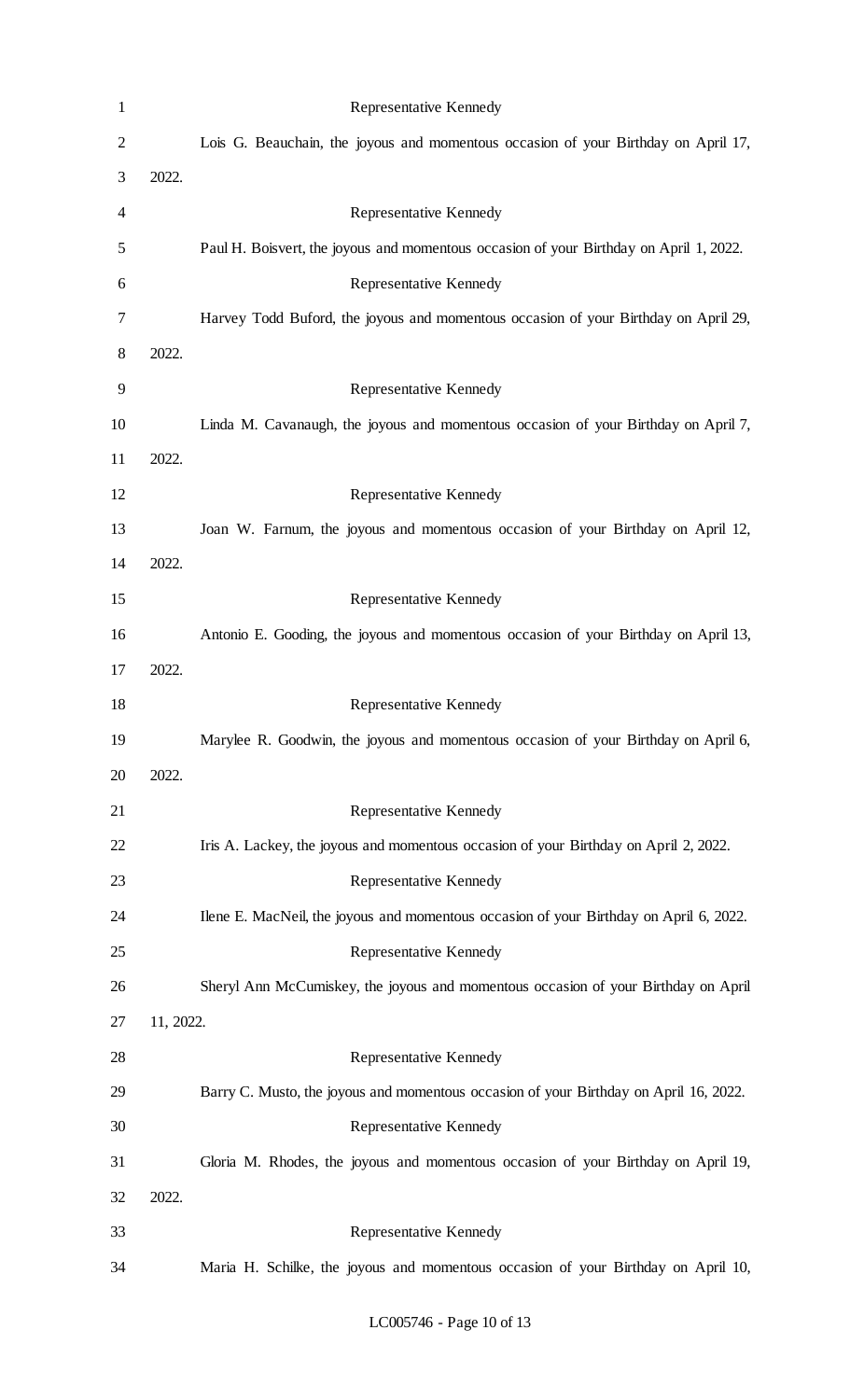| $\mathbf{1}$   | 2022.     |                                                                                       |
|----------------|-----------|---------------------------------------------------------------------------------------|
| $\mathbf{2}$   |           | Representative Kennedy                                                                |
| 3              |           | Deann P. Seigars, the joyous and momentous occasion of your Birthday on April 11,     |
| $\overline{4}$ | 2022.     |                                                                                       |
| 5              |           | Representative Kennedy                                                                |
| 6              |           | Joanne D. Shibilio, the joyous and momentous occasion of your Birthday on April 24,   |
| 7              | 2022.     |                                                                                       |
| $8\,$          |           | Representative Kennedy                                                                |
| 9              |           | Charlotte Ann Skidds, the joyous and momentous occasion of your Birthday on April 7,  |
| 10             | 2022.     |                                                                                       |
| 11             |           | Representative Kennedy                                                                |
| 12             |           | Mary F. Staskowski, the joyous and momentous occasion of your Birthday on April 1,    |
| 13             | 2022.     |                                                                                       |
| 14             |           | Representative Kennedy                                                                |
| 15             |           | Patricia A. Wyman, the joyous and momentous occasion of your Birthday on April 27,    |
| 16             | 2022.     |                                                                                       |
| 17             |           | Representative Kennedy                                                                |
| 18             |           | Benjamin B. York Jr., the joyous and momentous occasion of your Birthday on April 15, |
| 19             | 2022.     |                                                                                       |
| 20             |           | Representative Kennedy                                                                |
| 21             |           | Roger A. DeSarro, the joyous and momentous occasion of your Birthday on April 8,      |
| 22             | 2022.     |                                                                                       |
| 23             |           | Representative Kennedy                                                                |
| 24             |           | Vonda Lee Gencarella, the joyous and momentous occasion of your Birthday on April     |
| 25             | 20, 2022. |                                                                                       |
| 26             |           |                                                                                       |
| 27             |           | Representative Kennedy                                                                |
|                |           | Frank Poholek, the joyous and momentous occasion of your Birthday on April 27, 2022.  |
| 28             |           | Representative Kennedy                                                                |
| 29             |           | Ruth E. Thompson, the joyous and momentous occasion of your Birthday on April 1,      |
| 30             | 2022.     |                                                                                       |
| 31             |           | Representative Kennedy                                                                |
| 32             |           | Clifford L. Barnard, the joyous and momentous occasion of your Birthday on April 19,  |
| 33             | 2022.     |                                                                                       |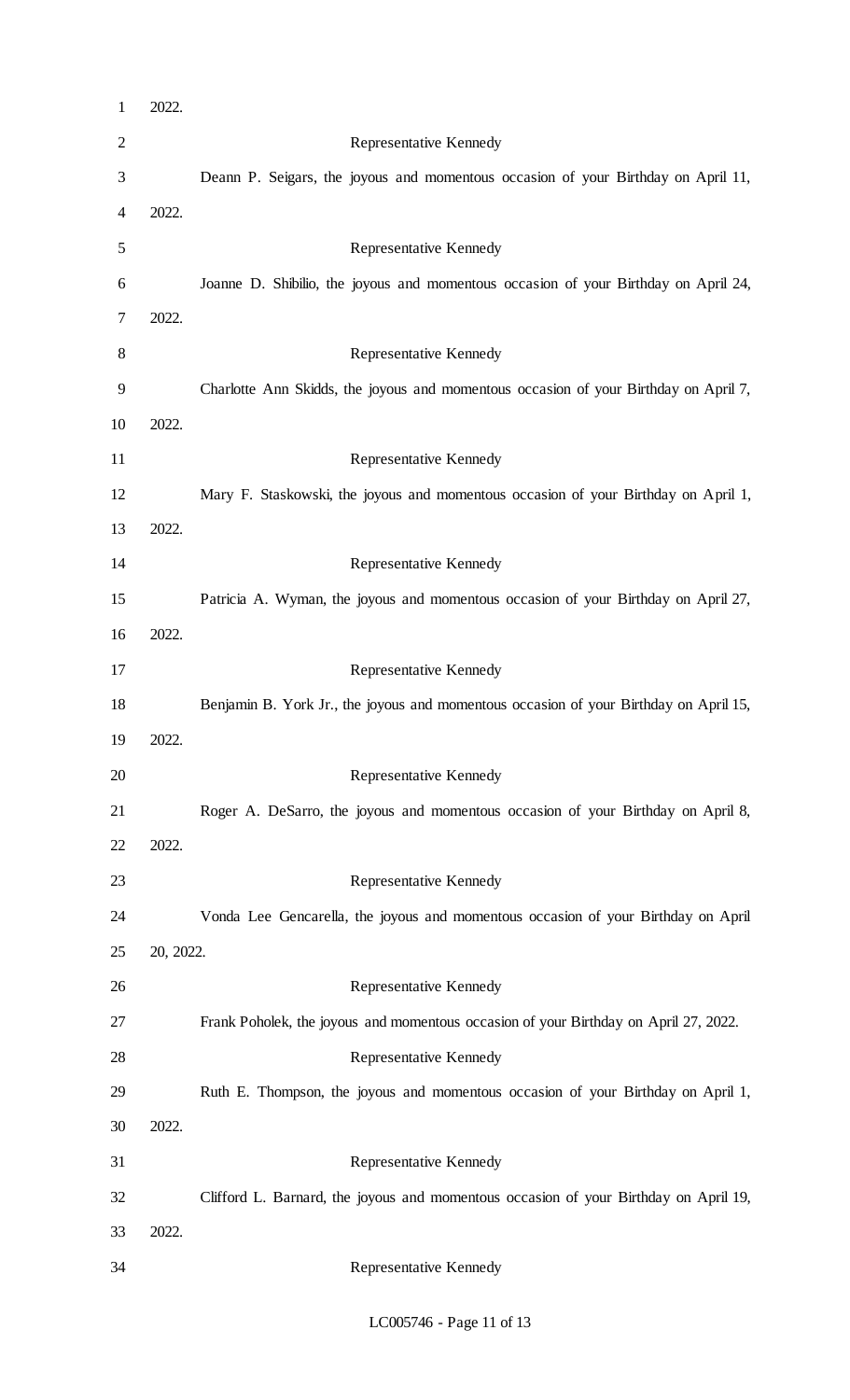| $\mathbf{1}$   | Barbara A. Gacioch, the joyous and momentous occasion of your Birthday on April 8,                  |
|----------------|-----------------------------------------------------------------------------------------------------|
| $\overline{2}$ | 2022.                                                                                               |
| 3              | Representative Kennedy                                                                              |
| 4              | Frank R. Robinson, the joyous and momentous occasion of your Birthday on April 6,                   |
| 5              | 2022.                                                                                               |
| 6              | Representative Kennedy                                                                              |
| 7              | Concetta Cenotti, the joyous and momentous occasion of your Birthday on April 25,                   |
| 8              | 2022.                                                                                               |
| 9              | Representative Kennedy                                                                              |
| 10             | Mafalda V. DiOrio, the joyous and momentous occasion of your Birthday on April 14,                  |
| 11             | 2022.                                                                                               |
| 12             | Representative Kennedy                                                                              |
| 13             | Gabriel Lengyel, the joyous and momentous occasion of your Birthday on April 30,                    |
| 14             | 2022.                                                                                               |
| 15             | Representative Kennedy                                                                              |
| 16             | Robert Schierschmidt, Jr., your community Veteran service and your retirement after 34              |
| 17             | years of membership and service to the American Legion Post 2, serving as a past Post 2             |
| 18             | Commander and presently as the Post 2 Financial Officer.                                            |
| 19             | Representatives Noret and Azzinaro                                                                  |
| 20             | John Rosenbaum, Central Falls School District; the distinguished honor of receiving the             |
| 21             | 2021-2022 Milken Educator Award for your unique approach to teaching by bringing learning to        |
| 22             | life through educational and creative experiences for your students.                                |
| 23             | Representatives Giraldo                                                                             |
| 24             | James "Jimmy" Burchfield; the distinguished honor of being inducted into The Rhode                  |
| 25             | Island Heritage Hall of Fame for your significant contributions to the history and heritage of your |
| 26             | community, the State of Rhode Island and our nation.                                                |
| 27             | Representative Azzinaro                                                                             |
| 28             | Robert Burke; the distinguished honor of being inducted into The Rhode Island Heritage              |
| 29             | Hall of Fame for your significant contributions to the history and heritage of your community, the  |
| 30             | State of Rhode Island and our nation.                                                               |
| 31             | Representative Azzinaro                                                                             |
| 32             | Arnold "Buff" Chace; the distinguished honor of being inducted into The Rhode Island                |
| 33             | Heritage Hall of Fame for your significant contributions to the history and heritage of your        |
| 34             | community, the State of Rhode Island and our nation.                                                |